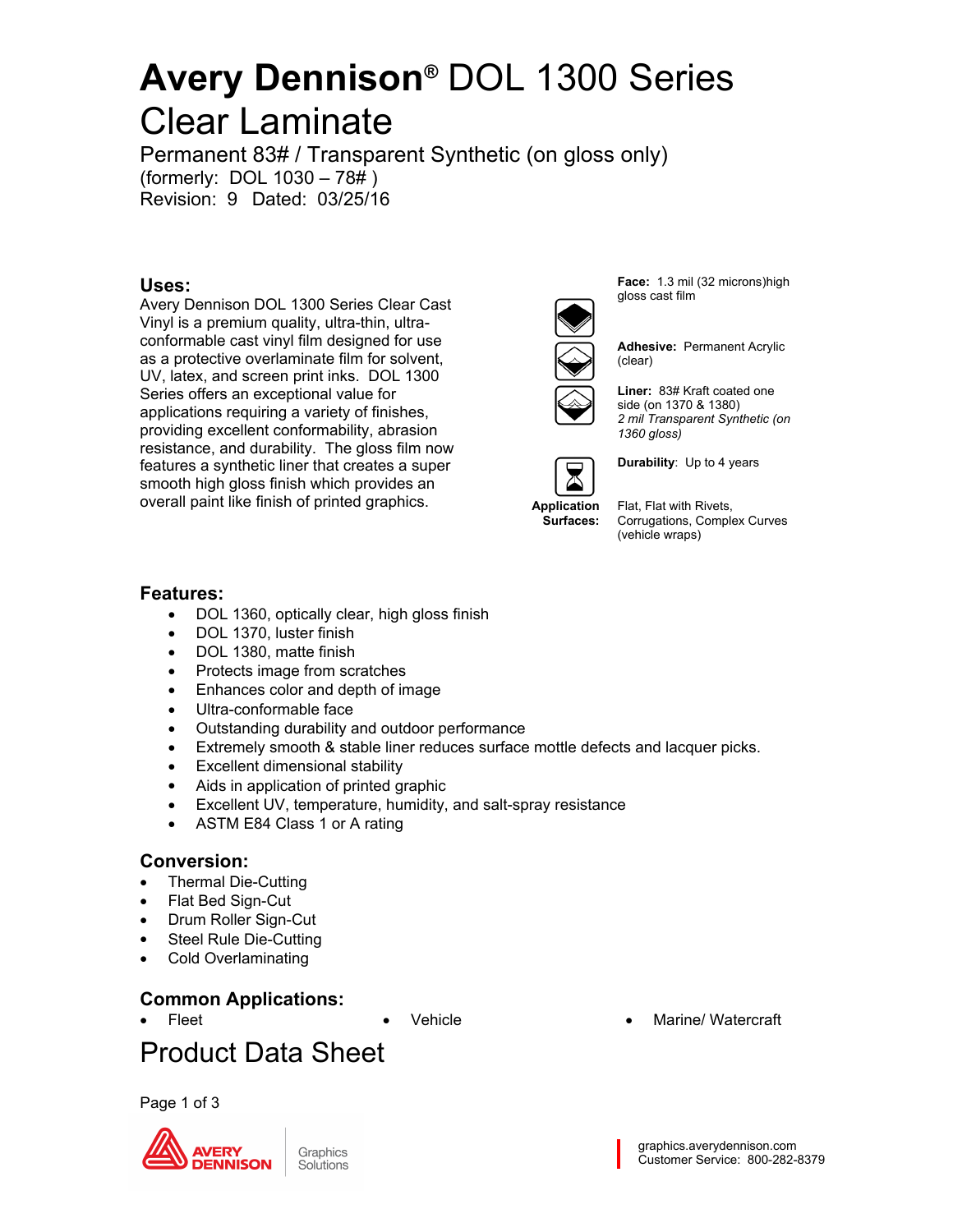Permanent 83# / Transparent Synthetic (on gloss only) (formerly: DOL 1030 – 78# ) Revision: 9 Dated: 03/25/16

- Backlit Signs
- Wall Murals
- POP/ Tradeshow
- Window Graphics
- Outdoor Signage

## Product Data Sheet

Page 2 of 3

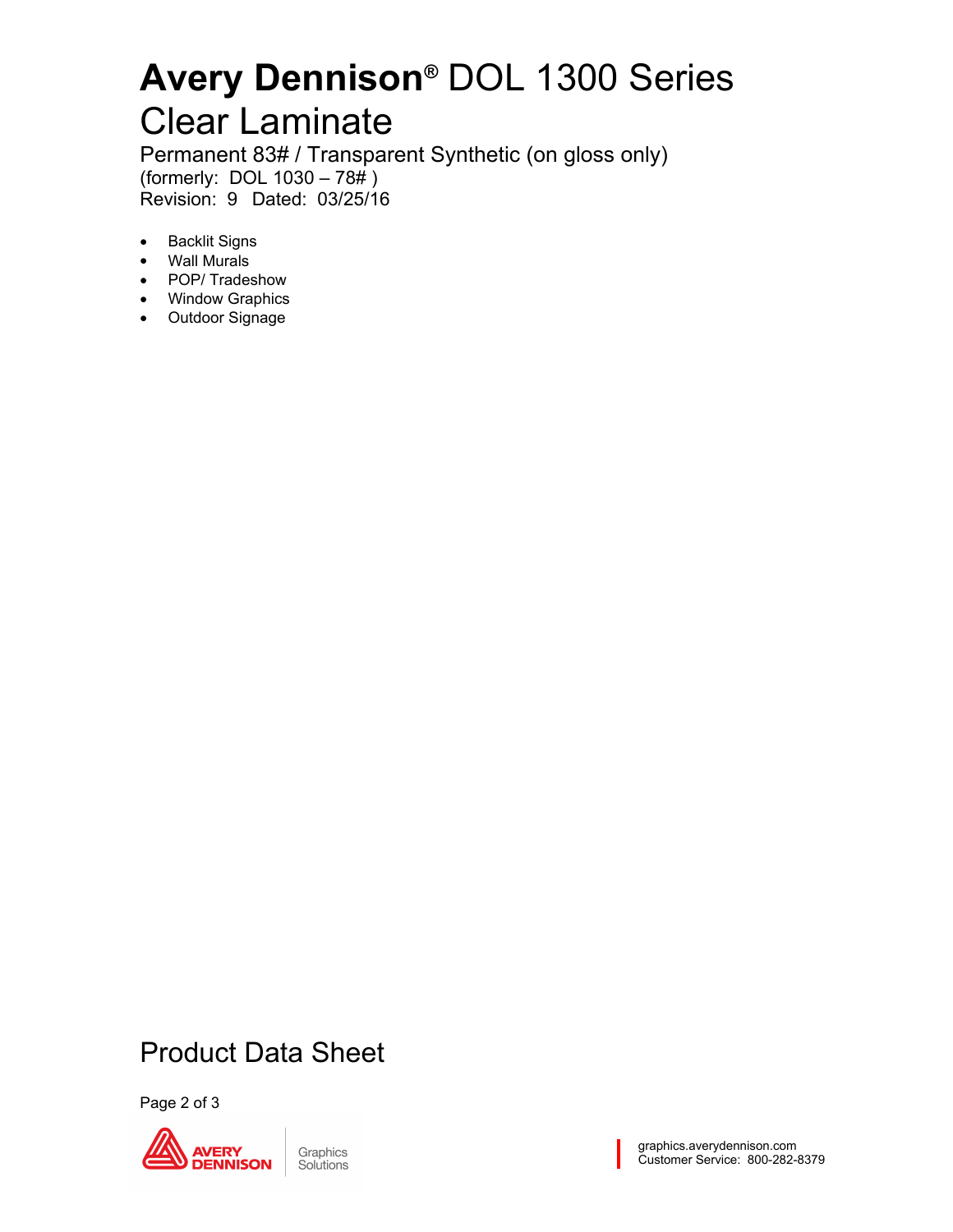Permanent 83# / Transparent Synthetic (on gloss only) about Avery Dennison products are (formerly: DOL 1030 – 78# ) Revision: 9 Dated: 03/25/16

#### **Physical Characteristics: Property Typical Values**

|                     |                 |                                 | are subject in either case to the proper storing and                                                                           |
|---------------------|-----------------|---------------------------------|--------------------------------------------------------------------------------------------------------------------------------|
| Caliper, face       |                 | 1.3 mil $(32 \mu m)$            | application of said product, and the failure to properly store                                                                 |
| Caliper, adhesive   |                 | 1.0mil $(25 \mu m)$             | or apply the product, including without limitation the failure<br>to follow any applicable Instructional Bulletin, negates any |
|                     |                 |                                 | warranty. It is expressly agreed and understood that Avery                                                                     |
| Dimensional         |                 | < 0.015" (0.4mm)                | Dennison's sole obligation and Purchaser's exclusive                                                                           |
| stability           |                 |                                 | remedy under this warranty, under any other warranty,                                                                          |
| Tensile at Yield    |                 | $4.0 - 8.0$ lb/in $(0.7 - 1.5)$ | express or implied, or otherwise, shall be limited<br>exclusively to: (a) repair or replacement of defective                   |
|                     |                 | kg/cm)                          | product without charge at Avery Dennison's plant or at the                                                                     |
| Elongation          |                 | 100% min.                       | location of the product (at Avery Dennison's election), or                                                                     |
| <b>Hunter Gloss</b> | Measured @      | DOL 1360 - 90 GU                | (b) in the event repair or replacement are not commercially<br>practical, a credit amount up to the price of the product       |
|                     | $60^{\circ}$    | DOL 1370 - 30 GU                | taking into account the defect in the product in Avery                                                                         |
|                     |                 | DOL 1380 - 5 GU                 | Dennison's sole discretion.                                                                                                    |
| Adhesion: 15 min.   |                 | 3.0 lbs/in (525 N/m)            |                                                                                                                                |
|                     |                 |                                 | THE WARRANTY EXPRESSLY SET FORTH ABOVE IS<br>IN LIEU OF ANY OTHER WARRANTIES, EXPRESS OR                                       |
| 24 hr.              |                 | 3.5 lbs/in (613 N/m)            | IMPLIED, INCLUDING, BUT NOT LIMITED TO, ANY                                                                                    |
|                     |                 |                                 | IMPLIED WARRANTIES OF MERCHANTABILITY,                                                                                         |
| Flammability        | <b>ASTM E84</b> | Self Extinguishing              | FITNESS FOR ANY PARTICULAR USE AND/OR NON-                                                                                     |
|                     | Class 1 or A    |                                 | INFRINGEMENT. SELLER SPECIFICALLY DISCLAIMS<br>AND EXCLUDES ALL OTHER SUCH WARRANTIES. NO                                      |
|                     | rating          |                                 | WAIVER, ALTERATION, ADDITION OR MODIFICATION                                                                                   |
| Shelf-Life          |                 | 2 years from date of            | OF THE FOREGOING CONDITIONS SHALL BE VALID                                                                                     |
|                     |                 | manufacture                     | UNLESS MADE IN WRITING AND MANUALLY SIGNED                                                                                     |
|                     |                 | when stored at the following    | BY AN OFFICER OF AVERY DENNISON.                                                                                               |
|                     |                 | temperatures and humidity       | AVERY DENNISON'S LIABILITY FOR DEFECTIVE                                                                                       |
|                     |                 | conditions 68°-77° F (20° - 25° | PRODUCTS SHALL NOT EXCEED THE PURCHASE                                                                                         |
|                     |                 | C) and $50\pm5\%$ R. H.         | PRICE PAID THEREFORE BY PURCHASER AND IN NO                                                                                    |
| Durability          | Vertical        | Up to 4 years                   | EVENT SHALL AVERY DENNISON BE RESPONSIBLE<br>FOR ANY INCIDENTAL OR CONSEQUENTIAL                                               |
|                     | Exposure        |                                 | DAMAGES WHETHER FORESEEABLE OR NOT,                                                                                            |
| Min. Application    |                 | $40^\circ$ F $(4^\circ$ C)      | CAUSED BY DEFECTS IN SUCH PRODUCT, WHETHER                                                                                     |
| Temperature         |                 |                                 | SUCH DAMAGE OCCURS OR IS DISCOVERED                                                                                            |
| Service             |                 | -40° to 180°F (-40° to 82°      | BEFORE OR AFTER REPLACEMENT OR CREDIT, AND<br>WHETHER OR NOT SUCH DAMAGE IS CAUSED BY                                          |
| Temperature         |                 | C) (Reasonable range of         | AVERY DENNISON'S NEGLIGENCE.                                                                                                   |
|                     |                 | temperatures which would be     |                                                                                                                                |
|                     |                 | expected under normal           | All sales and contracts for sale of Products are subject to                                                                    |
|                     |                 | environmental conditions).      | Purchaser's assent and agreement to this Warranty.<br>Avery Dennison hereby objects to any terms or conditions                 |
| Chemical            |                 | Resistant to most mild          | contained in any purchase order or other communication of                                                                      |
| resistance          |                 | acids, alkalis, and salt        | any kind from the Purchaser that is conflicting, inconsistent                                                                  |
|                     |                 | solutions including water.      | or additional to this Agreement.                                                                                               |

Product Data Sheet

Page 3 of 3



DOL 1360 – 90 GU<br>
practical, a credit amount up to the price of the product Data Pepresenty ଉତ୍କମ୍ପନ୍ୟ ହୋଇଥିବାମ ଜେ ବିଧିମନ୍ୟମାତା, ସାକ୍ଷମନ୍ୟ କାର<br>metraial nord wearkennoshim histor two years from the date of **expiration** of the period stated on the specific Product Data<br>Sheet in effect at the time of delivery.. Such time periods This Warranty applies to the Product listed in this Data Sheet. All statements, technical information (including chemical characteristics) and constitute a guarantee or warranty. All Avery Dennison products are sold subject to the Purchaser's assent and agreement that Purchaser is responsible for, and has independently determined, the suitability of such products for its purposes or its customer's purposes. Avery Denarie en beendwate are waargasted to be free from defects in in the date of<br>meterial and wearkcanship (i) for two years from the date of manufacture, or (ii) from the date of manufacture until the are subject in either case to the proper storing and application of said product, and the failure to properly store or apply the product, including without limitation the failure to follow any applicable Instructional Bulletin, negates any warranty. It is expressly agreed and understood that Avery Dennison's sole obligation and Purchaser's exclusive remedy under this warranty, under any other warranty, express or implied, or otherwise, shall be limited exclusively to: (a) repair or replacement of defective product without charge at Avery Dennison's plant or at the location of the product (at Avery Dennison's election), or (b) in the event repair or replacement are not commercially